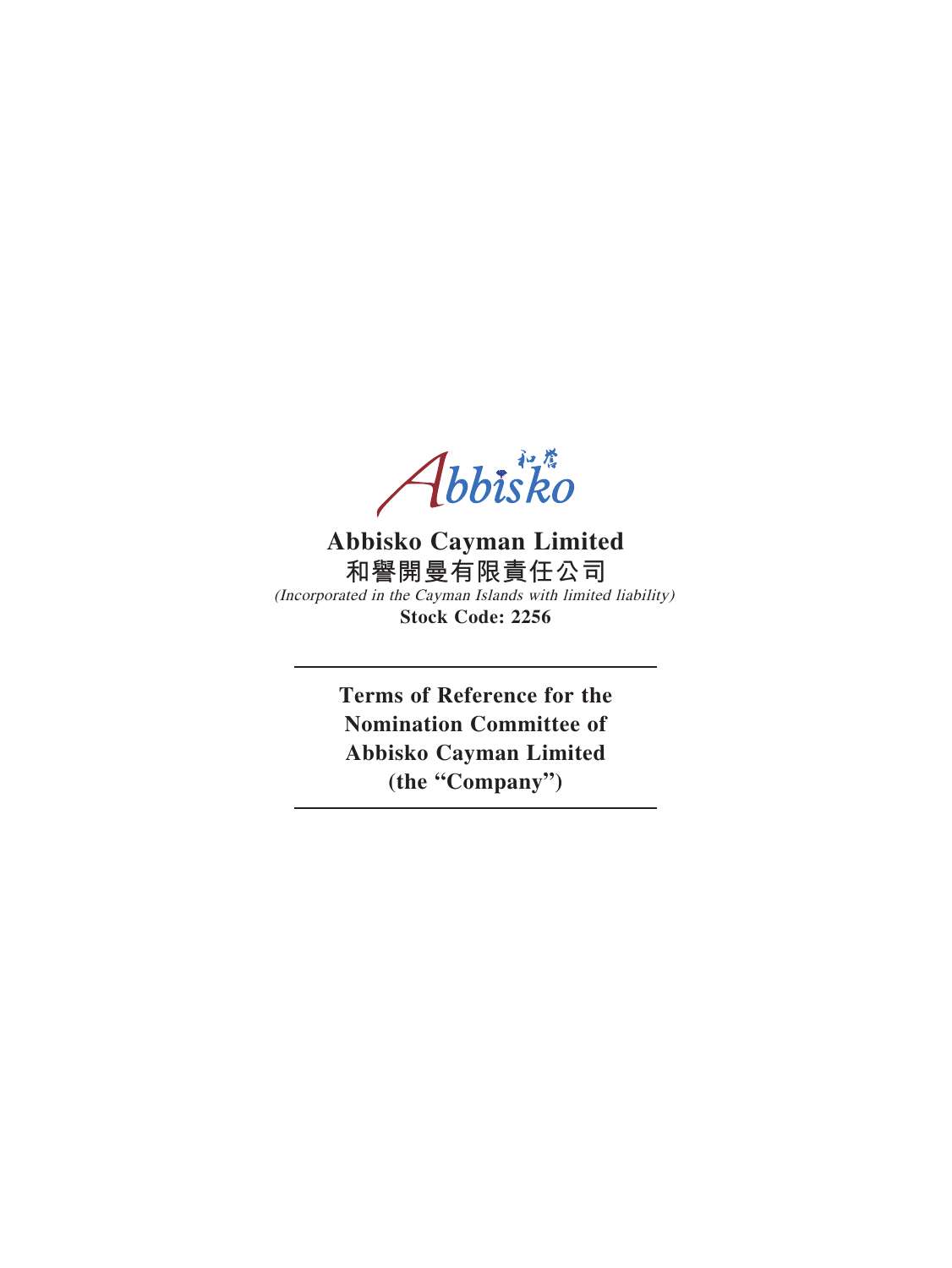### **Definitions**

1. For the purposes of these terms of reference (the "**Terms**"):

**Board** means the board of directors of the Company.

**Chief Financial Officer** means the senior officer of the Company responsible for financial management as appointed by the Board from time to time.

**Company Secretary** means any one of the joint company secretaries of the Company.

**Directors** means the directors of the Board.

**Group** means the Company and its subsidiaries and associated companies at the relevant time or, where the context so requires, in respect of the period before the Company became the holding company of its present subsidiaries and associated companies, the present subsidiaries and associated companies of the Company or the businesses operated by its present subsidiaries and associated companies or (as the case may be) its predecessor.

**Listing Rules** means the Rules Governing the Listing of Securities on The Stock Exchange of Hong Kong Limited (as amended from time to time).

**Nomination Committee** means the nomination committee established by the resolution of the Board in accordance with clause 2 of these Terms.

**Senior Management** means the chairperson, chief executive officer, chief scientific officer, chief financial officer and chief technology officer and any other officers of the Company whose remuneration package is, or is proposed to be, more favourable than that of any officer appointed by the Board; and any other employees of the Company as determined by the Remuneration Committee.

**Shareholders** means the shareholders of the Company.

**Stock Exchange** means The Stock Exchange of Hong Kong Limited.

#### **Constitution**

2. The Nomination Committee was established by resolutions of the Board on September 16, 2021.

### **Membership**

- 3. The members of the Nomination Committee shall be appointed by the Board from amongst the Directors and shall consist of not less than three members, a majority of whom should be independent non-executive Directors. The quorum of a Nomination Committee meeting shall be any two members of the Nomination Committee one of whom must be an independent non-executive Director.
- 4. The Nomination Committee shall be chaired by the chairperson of the Board or an independent non-executive Director.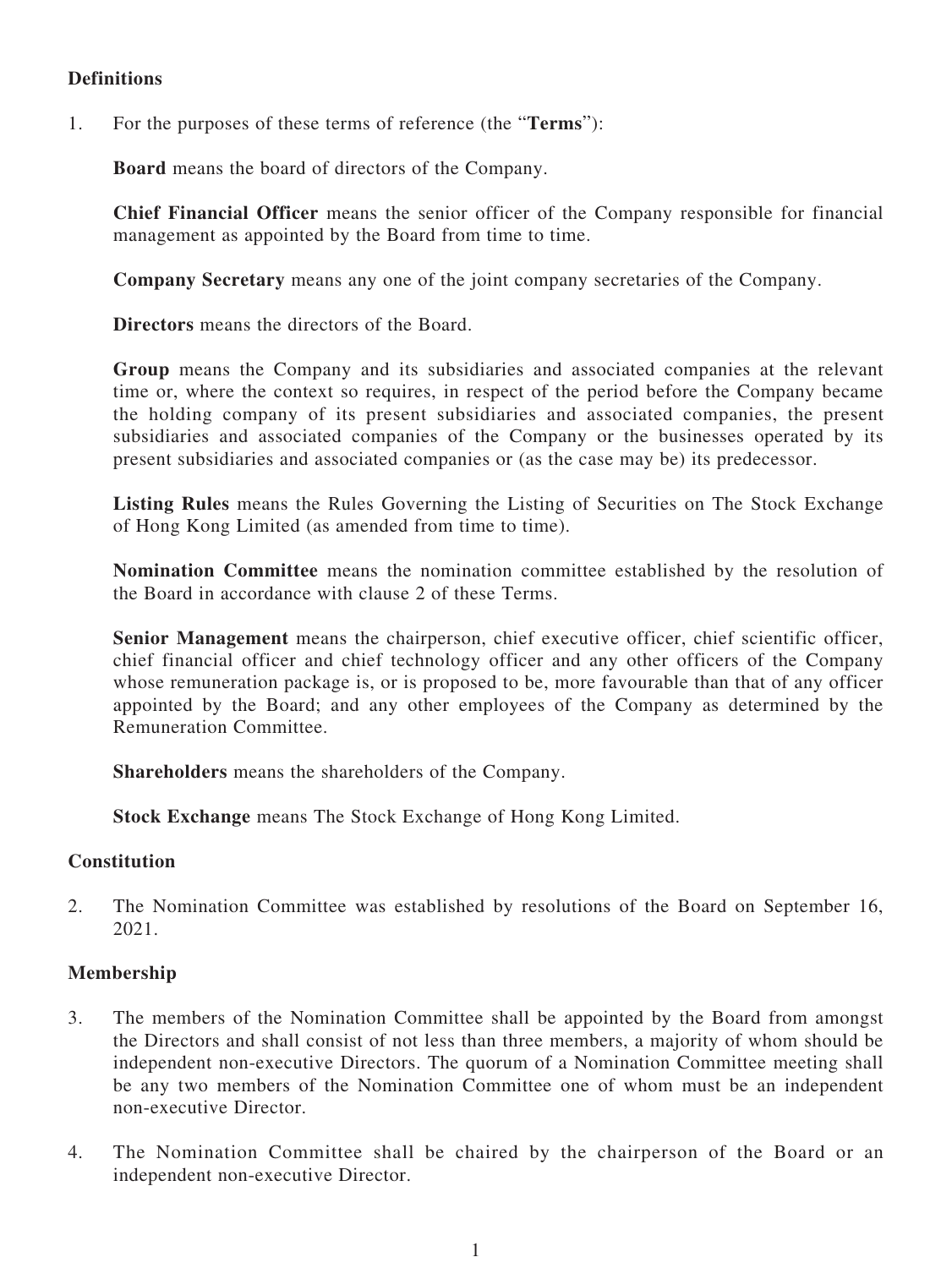### **Frequency and procedure of meetings**

- 5. Unless otherwise stated herein, the meetings are governed by the provisions contained in the Company's Articles of Association for regulating the meeting and proceedings of Directors.
- 6. Meetings shall be held not less than once a year. The chairperson of the Nomination Committee shall convene a meeting upon request by any member of the Nomination Committee.
- 7. An agenda and accompanying board papers should be sent in full to all Directors in a timely manner and at least 3 days before the intended date of a meeting of the Nomination Committee (or other agreed period).
- 8. Senior Management is obliged to supply the Nomination Committee with adequate information in a timely manner, in order to enable it to make informed decisions. The information supplied must be complete and reliable. Where a Director requires more information than information provided voluntarily by Senior Management, the relevant Director should make additional necessary enquiries. The Board and each Director shall have separate and independent access to the Senior Management.
- 9. The Company Secretary shall be the secretary of the Nomination Committee.

# **Annual General Meeting**

- 10. The chairperson of the Nomination Committee shall attend the annual general meeting and be prepared to respond to any Shareholders' questions on the Nomination Committee's activities.
- 11. If the chairperson of the Nomination Committee is unable to attend an Annual General Meeting of the Company, he/she shall arrange for another member of the Nomination Committee, or failing this, his/her duly appointed delegate, to attend in his/her place. Such person shall be prepared to respond to any shareholder questions on the Nomination Committee's activities.

### **Declaration of Interest**

12. Each member of the Nomination Committee shall declare to the Nomination Committee any of his/her personal financial interest in connection with any matter to be discussed or resolved by the Nomination Committee and any potential conflict of interest in connection with such matter, including but not limited to interest in terms of ownership of intellectual property rights or equity interest. Any member with such interest or relates to such potential conflict of interest shall be abstained from discussions and voting in the Nomination Committee's resolution in respect of the related matters and shall abstain from direct communications with members of the Board or senior management of the Company in relation to such matters.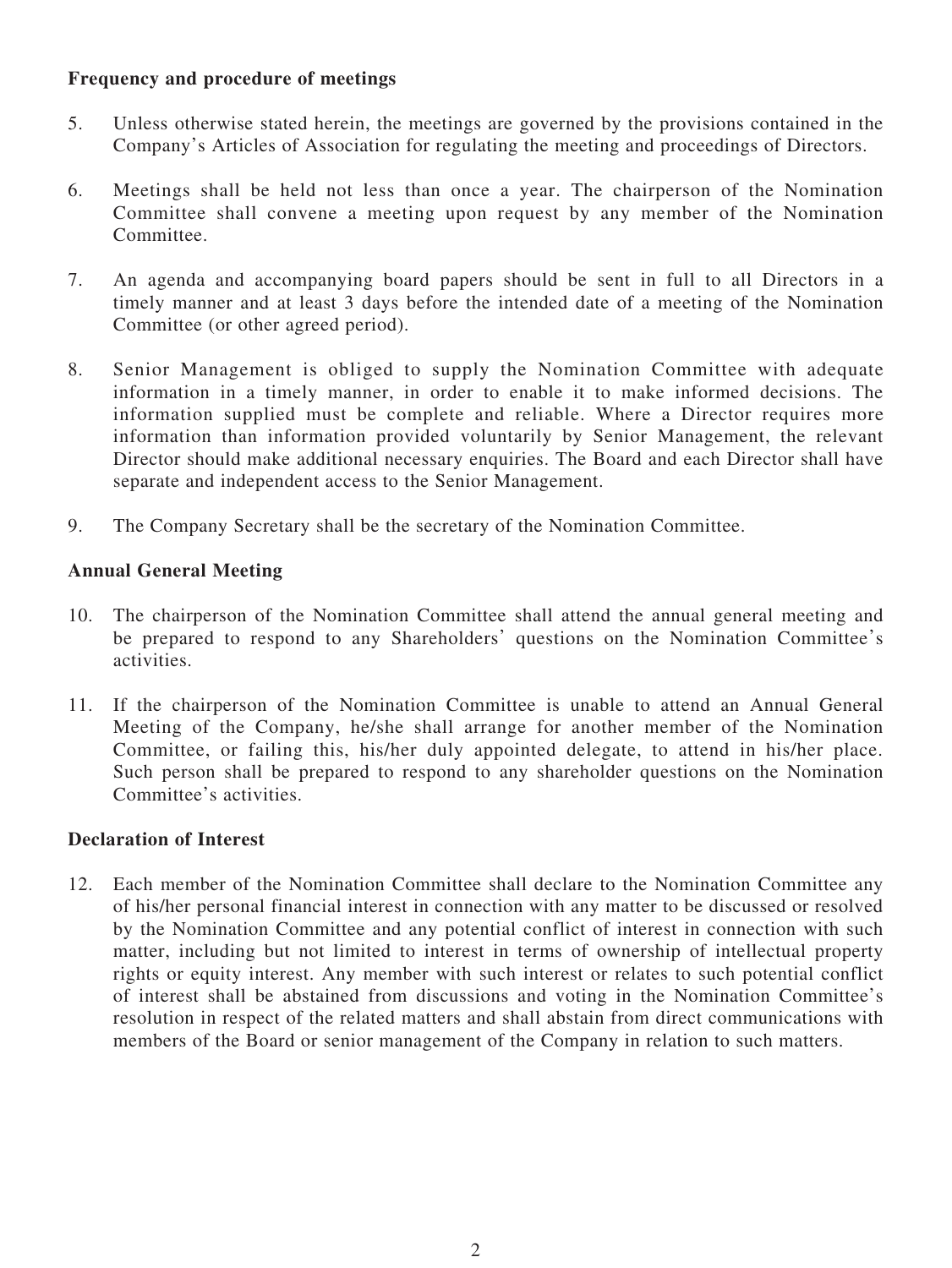## **Authority**

- 13. The Nomination Committee is authorised by the Board to investigate any activity within its terms of reference. It is authorised to seek any information it requires from any employee and all employees are directed to co-operate with any request made by the Nomination Committee.
- 14. The Nomination Committee should seek independent professional advice to perform its responsibilities, at the Company's expense, if it considers necessary. The Nomination Committee shall be exclusively responsible for establishing the selection criteria, selecting, appointing and setting the terms of reference for any external consultant who advises the Nomination Committee.

### **Duties**

- 15. The duties of the Nomination Committee shall include:
	- (a) reviewing the structure, size and composition (including the skills, knowledge and experience) required of the Board annually and making recommendations on any proposed changes to the Board to complement the issuer's corporate strategy;
	- (b) making recommendations to the board on the appointment or re-appointment of directors and succession planning for directors in particular the chairman and the chief executive;
	- (c) identifying individuals suitably qualified to become Directors and selecting or making recommendations to the Board on the selection of individuals nominated for directorship;
	- (d) assessing the independence of independent non-executive Directors on an annual basis upon receipt and review of a written confirmation from each of the independent non-executive Directors in respect of his or her independence pursuant to Rule 3.13 of the Listing Rules (the "**INED Confirmation**");
	- (e) reporting to the Company as to whether the INED Confirmations have been received from each of the independent non-executive Directors and their view in that regard;
	- (f) overseeing research and development activities of Directors and the respective fee payments made by the Company to such Directors;
	- (g) reviewing any payments to be made under agreements with any independent non-executive Directors and the terms and conditions and any payment to be made under any further agreements between the Company and the independent non-executive Directors in relation to any new research and development projects, to assess the terms and conditions and the rate for similar transactions in the market to ensure the reasonableness and fairness of the underlying transactions;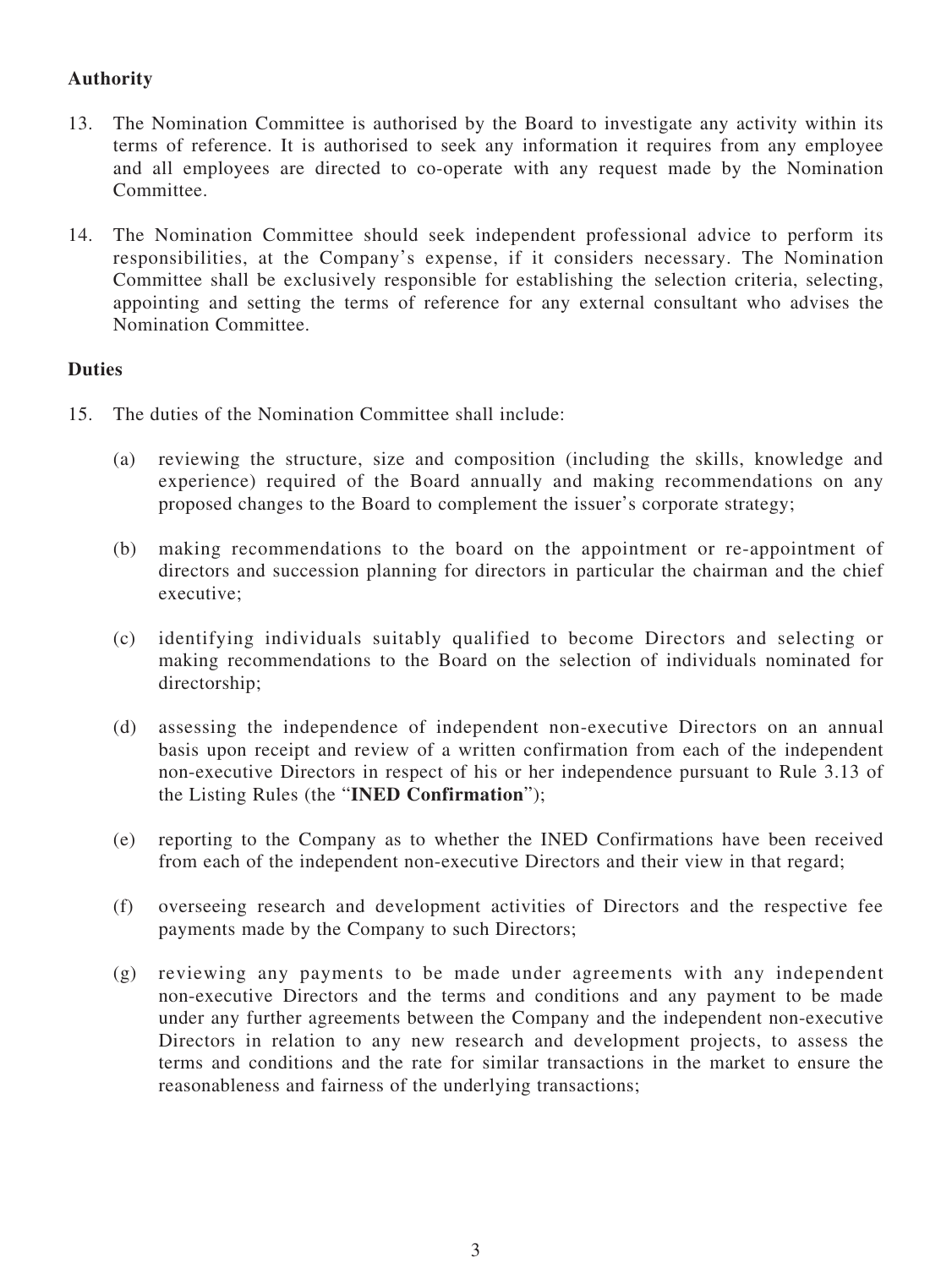- (h) before appointments are made by the Board, evaluating the balance of skills, knowledge and experience on the Board, and, in the light of this evaluation preparing a description of the role and capabilities required for a particular appointment. In identifying suitable candidates, the Nomination Committee shall (where applicable and appropriate):
	- (i) use open advertising or the services of external advisers to facilitate the search;
	- (ii) consider candidates from a wide range of backgrounds; and
	- (iii) consider candidates on merit and against objective criteria, taking care that appointees have enough time available to devote to the position;
- (i) keeping under review the leadership needs of the organisation, both executive and non-executive, with a view to ensuring the continued ability of the organisation to compete effectively in the marketplace;
- (j) keeping up to date and fully informed about strategic issues and commercial changes affecting the Company and the market in which it operates;
- (k) reviewing annually the time required from non-executive Directors. Performance evaluations should be used to assess whether the non-executive directors are spending enough time in fulfilling their duties; and
- (l) ensuring that on appointment to the Board, non-executive Directors receive a formal letter of appointment setting out clearly what is expected of them in terms of time commitment, committee service and involvement outside board meetings; and
- (m) formulating, or assisting the Board to formulate, a board diversity policy for the Company.
- 15. The Nomination Committee shall also make recommendations to the Board concerning:
	- (a) formulating plans for succession for both executive and non-executive Directors;
	- (b) suitable candidates for the role of independent non-executive Directors;
	- (c) membership of the Company's audit and remuneration committees, in consultation with the chairmen of those committees;
	- (d) the re-appointment of any non-executive Director at the conclusion of their specified term of office having given due regard to their performance and ability to continue to contribute to the Board in the light of the knowledge, skills and experience required;
	- (e) the continuation (or not) in service of any director who has reached the age of 70;